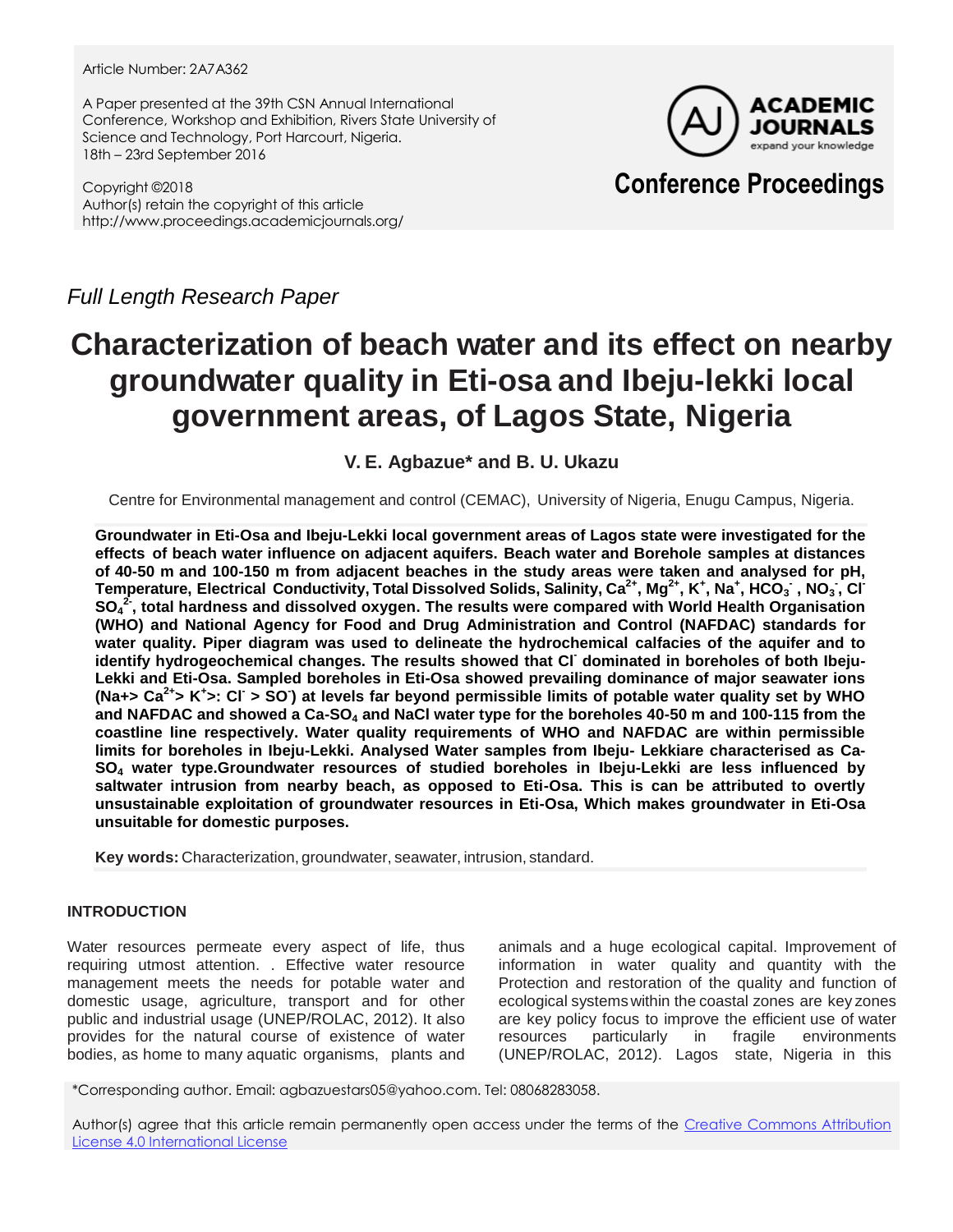context can be defined as a fragile environment following recurrent reports of residents in the island areas abandoning boreholes, flooding, building collapses, land encroachment by the ocean (due to ocean water level rise), changing coastal aquifer dynamics etc, which has made these areas vulnerable to climate change hazards. To manage water resources adequately, monitoring and investigative studies are essential; as a noble earth friendly task and responsibility.

Seawater intrusion is part of the changing dynamics with most coastal environments globally, increasing populations in coastal environments which today are highly priced and sought after destinations for habitation comes with disturbance to ecological balance as a consequence. Researchers have lamented on the increasing and excessive abstraction of groundwater resources at rates faster than natural recharge processes, owing to exploding population. Unsustainable withdrawals from non-renewable aquifers, the unreliability of water availability, and the current level of water demand exceeds the sustainable water supply in many places with serious long-term implications and this is detrimental to the ecosystem and as well as the quality of water available. Lagos, located on the southwest coast of Nigeria is made up of island and mainland areas. With an area of 1,341 square miles  $(3,400 \text{ km}^2)$  of which half is water as creeks, lagoons etc and bordered by Atlantic Ocean (Jideonwo, 2014).

Population is estimated at 24.3 million people (Jideonwo, 2014). Average population density is over 20,000 persons /  $km^2$  (LSG Lagos State Government, 2011). The specific study areas; Alpha beach in Eti-Osa Local Government Areas (LGA) and Eleko beach in Ibeju- Lekki LGA of Lagos state are highly vulnerable to climate change hazards (Omenai and Ayodele, 2014). These coastal environments are densely and moderately populated respectively and the natural state of the coastal environment is likely retained in the later unlike the former which some form of reconstructive engineering was ongoing as at the time of this research, to stem the tide of coastal encroachment. Knowledge gaps exists in understanding seawater intrusion (SI) process. In particular associated transient SI processes and timeframes, characterization and prediction of saltwater influences on adjacent groundwaterover regional scales and in highly heterogeneous and dynamic settings [5] like Lagos is a hard nut to crack. Oteri and Atolagber (2003) posited that there is "Lack of adequate knowledge of the nature of salt water intrusion" (Oteri and Atolagbe, 2003). Saline water intrusion has been identified as a major pollution issue, especially in areas that are close to the ocean and lagoon.

#### **Sadly there is no monitoring programme for saline waterintrusion in Nigeria**

The occasion of excessive extraction of underground

water beyond its restorative limit leads to pressure and density variations that cause salt water intrusion in order to maintain ecological equilibrium, as the system of the earth abhors vacuum (Aris Abdullah et al., 2009) have expressed that Intensive exploitation of groundwater aquifer disturbs the natural equilibrium between fresh and saline water and results in the increase of groundwater salinity and the hydrochemical complexities of freshwater-seawater contact. They further observed that the freshwater – seawater mixing creates diversity in the geochemical process, and this manifests in compositional changes away from the groundwater theoretical composition line.

According to Ohwoghere-Asuma (2014) groundwater is an important resource and consequently, its management is only appropriate and necessary for its sustainability (Ohwoghere-Asuma et al., 2014). He suggested that the best way to manage coastal aquifers is dependent on the ability to prevent re-occurrence of saline water intrusion by way of early detection which is achieved by unrelenting monitoring of these aquifers. It is then vital and strategic to understand the groundwater chemistry changes that may have occurred in Eti-Osa and Ibeju-Lekki coastal environment as a result of saline water intrusion.

Hence this study is expected to provide findings to support early warning measures on the migration of the fresh water/sea water intrusion into groundwater and its effects on groundwater quality. These findings will add a voice to the clamour for a saline water intrusion monitoring and assessment plan and policy measures for coastal environments in Nigeria.

#### **MATERIALS AND METHODS**

Two borehole were purposively chosen in each study area:Ibeju-Lekki LGA (Eleko beach area) and Eti-Osa LGA(Alpha beach area), following the criteria of (1) heavily/ publicly used borehole, where pumping is carried out daily; (2) boreholes sited at distance of 40-50 m and 100-150 m from the coastline for the first and second boreholes respectively. Groundwater and beach water samples were taken weekly for four weeks in the month of November, 2015. A total of 48 samples were collected and analysed. Triplicate samples were collected per time of sampling at each point after which a mean value was calculated for each parameter measured and a standard deviation (SD) was used as a precision indicator for each measured parameter (Isa et al., 2012). Sample points were marked using a Global positioning system (GPS) instrument. Water samples were collected in plastic bottles that had been washed and cleaned with hydrochloric acid (1:1) and then rinsed severally at the point of sampling with the water to be sampled. Groundwater was pumped and allowed to rush out for 10-15 min before sample fractions were collected (Isa et al., 2012). The beach water was collected with a sterilized bucket rinsed severally with the beach water before sample collection. The water was scooped from three different side points of about 500m apart along the coastline. Water from the bucket was poured into the bottles carefully, avoiding contact with the bottle opening.

These samples after collection were transported in a cooler of ice to the laboratory for analysis within 24 h of sample collection. in-situ measurements, pH and temperature, were carried out using portable digital meter and platinum bulb thermometer respectively. Samples were analysed for physiochemical parameters which included, salinity, Electrical Conductivity (EC), total dissolved solids (TDS), major<br>seawater cations and anions (Ca<sup>2+</sup>, Mg<sup>2+</sup>, K<sup>+</sup>, Na<sup>+</sup>, HCO<sub>3</sub>,NO<sub>3</sub>, Cl ,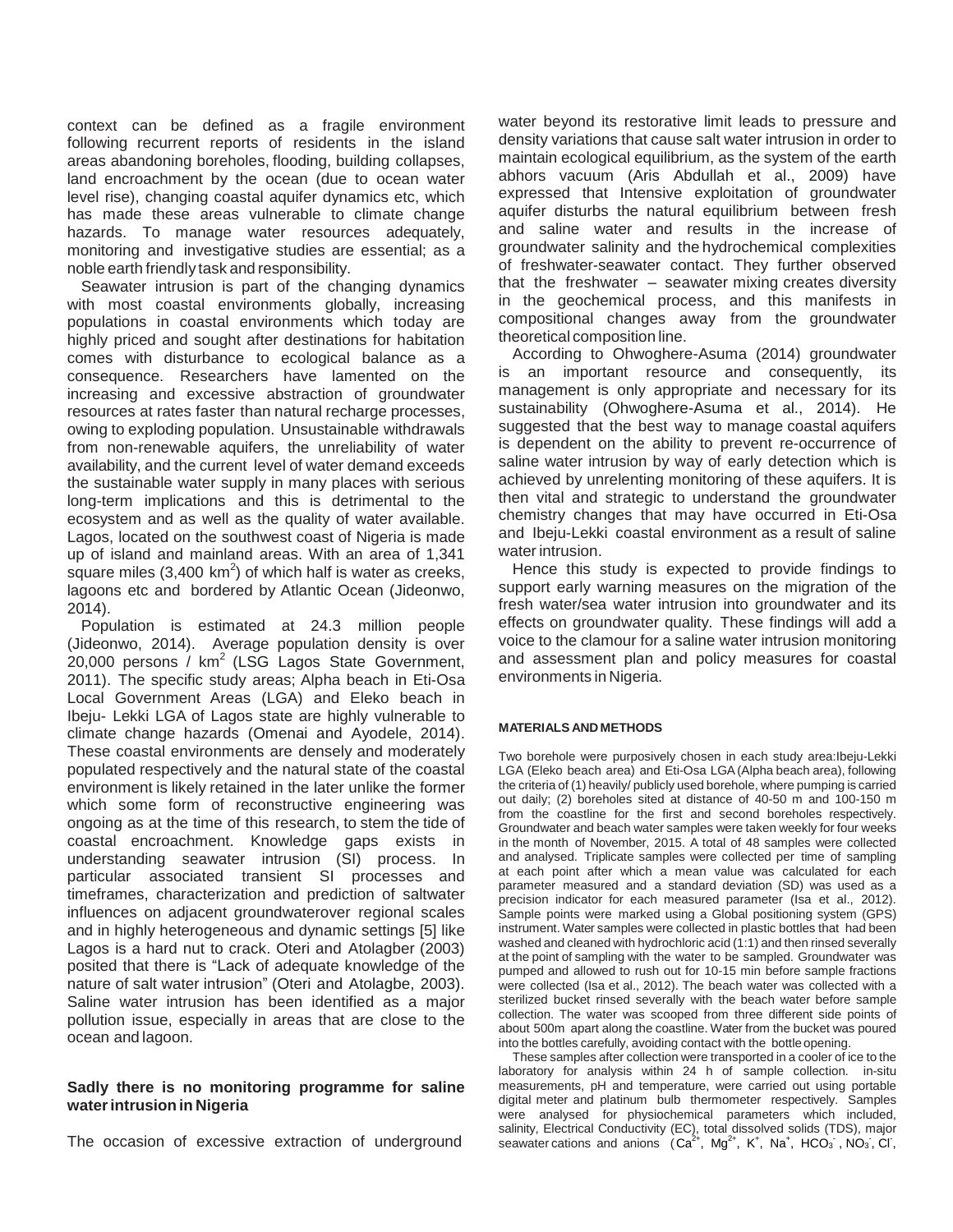**Table 1.** Location coordinates of sample points and their distance from coastline.

| Borehole codes  | Area location        | Latitiude           | Longitude           | <b>Distance</b><br>from the coast |  |  |
|-----------------|----------------------|---------------------|---------------------|-----------------------------------|--|--|
| BH <sub>1</sub> | ELEKO-IBEJULEKKI     | $6.4394^{\circ}$ N  | $3.85423^{\circ}$ E | 50 <sub>m</sub>                   |  |  |
| BH <sub>2</sub> | ELEKO-IBEJULEKKI     | $6.44113$ °N        | $3.85825^{\circ}$ E | 100-150 $m$                       |  |  |
| BH <sub>3</sub> | ALPHABEACH – ETI OSA | $6.42514^{\circ}$ N | $3.52306^{\circ}$ E | 50 <sub>m</sub>                   |  |  |
| BH4             | ALPHABEACH-ETIOSA    | 6.42687°N           | 3.52708 °E          | 100-150 m                         |  |  |

SO<sub>4</sub><sup>2</sup>, total Hardness (TH) and dissolved oxygen (DO) using standard methods (Dano, 2010). The reliability check of the quality of the laboratory analysis and data obtained was done by the Error on ionic balance (%). The analysis is considered as reliable for the error on the ion balance is smaller than 5% (American Public Health Association (APHA), (1998). However, an error of ≤±10 % is within the acceptable range. The statistical package for social sciences (SPSS) Version 16 and piperplot or diagram was employedtoanalyselaboratory results obtained.

#### **RESULTSAND DISCUSSION**

The location of the borehole, and beaches are as shown on Table 1. Table 2 shows the mean values of physicochemical parameters of borehole samples.

#### **DISCUSSION**

The pH followed an increasing trend that is, from neutral to more alkaline every other week from the first week to the fourth week for all boreholes. This is indicative of a reduced carbonic acid process

(i.e. a decreased dissolution of  $CO<sub>2</sub>$  in water). The coastal aquifer in Eti-Osa showed to have higher mean values of electrical conductivity (EC) at 3282.83 and 2036.340 µScm-1 ; TDS values of 2307.91 and 1427.1 mg/L for bore holes 50m and 150 m respectively away from the coast, both figures being far above the standard limits. This is indicative of high enrichment of salts inthe aquifer, a pointer to saltwater intrusion (as a result of a pumping operation) (Aris Abdullah et al., 2009) and contamination from industrial activities in that it is densely habited and industrialized. It can be seen in general manner that the high values of electrical conductivity (EC) and TDS are related to saltwater intrusion, as supported by corresponding high levels of Na<sup>+</sup> and Cl observed in Eti-Osa, but not in Ibeju-Lekki where no domination of any cation or anion was observed. The high CI and  $\text{Na}^+$  ion concentration is indicative of saltwater impact on the groundwater of Eti-Osa (Aris Abdullah et al., 2009) whereas that is not the case in Ibeju-Lekki, where values of measured parameters are within the permissible limits as prescribed by WHO and NAFDAC.

#### **Soluble cations and anions**

Generally, the chemical composition of groundwater is primarily dependent on the type of geochemical processes and chemical reactions taking place within the groundwater system. The composition of ions in Eti- Osa and Ibeju-Lekki is dependent on the variant geochemical processes and resultant reactions that take place in both locations. Analytical result presents the abundance of these ions in the following order:  $Na^+$ > Ca<sup>2+</sup>> K+> Mg<sup>2+</sup> =  $CI > SO<sub>4</sub> > NO > HCO<sub>3</sub>$  for Eti-Osa and Ibeju-Lekki showed relative abundance in the order;  $Ca^{2+} > Na^{+} > K^{+} >$  $Mg^{2+} = CI - > SO_4 > NO_3 > HCO_3$ . Comparing this trend with the compositional make up for seawater (Table 2) and fresh groundwater shows similarities, which is indicative of saltwater intrusion, giving the closeness between the saltwater nature of the beach and the adiacent groundwater.

Sampling points at Eti-Osa had the highest groundwater salinity, the nearest well to the shorelines showed 0.853 measure of salinity and the later which is about 100-150 m had a salinity of 0.875. Although compared to the salinity of the beach, this is only about 4.82% of Alpha beach's (Eti-Osa LGA) salinity. In view of this, consider the assumption of the Environment Canterbury Regional Council (2012), that "If groundwater became contaminated by 2% sea water this would result in chloride concentrations above the guideline values for drinking water" (Environment Canterbury Regional Council (ECRC) (2012). This assumption supports a case for intrusion of saltwater in the groundwater of Eti-Osa as opposed to the situation in Ibeju-Lekki where the percentage of salinity comparable to Eleko beach is 0.004%.

#### **Comparison with WHO and NAFDAC water quality standards**

Groundwater from BH1 and BH2 from Ibeju-Lekki were found to meet all WHO and NAFDAC portable water quality requirements, however groundwater samples from Eti-Osa LGA (BH3 and BH4), did not meet all WHO and NAFDAC set standards for water quality. Table 3 shows mean parameter values of groundwater samples investigated in comparison with standards of WHO and NAFDAC as discussed onwards.

#### **Ibeju-Lekki LGA**

Based on SPSS analysis it was observed that peculiar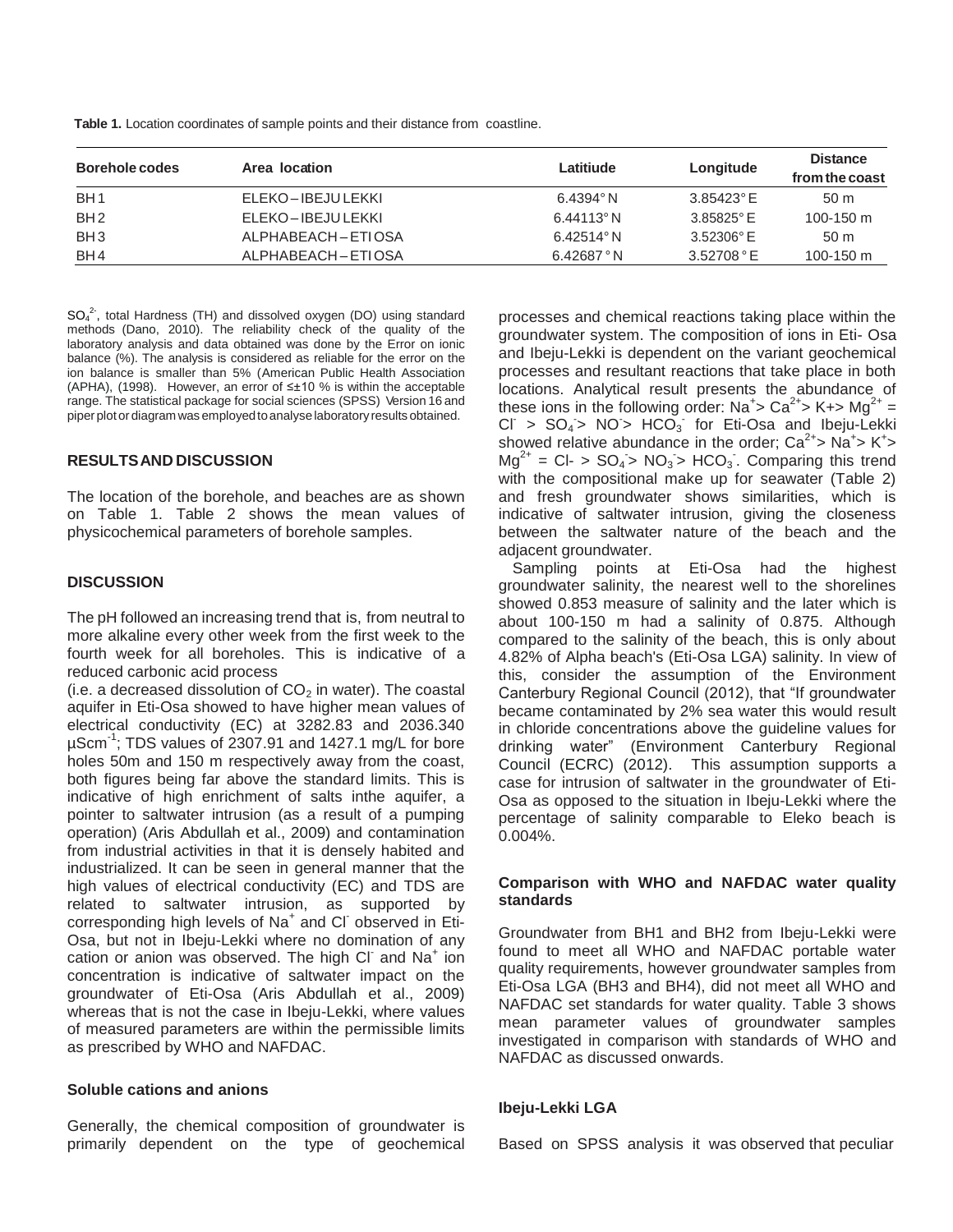|     |                            |            |                 | <b>IBEJU-LEKKI</b> |                 | <b>ETI-OSA</b> |            |                 |            |           |         |  |
|-----|----------------------------|------------|-----------------|--------------------|-----------------|----------------|------------|-----------------|------------|-----------|---------|--|
| S/N | <b>Parameter</b>           |            | BH <sub>1</sub> |                    | BH <sub>2</sub> |                |            | BH <sub>3</sub> | BH4        |           | Alpha   |  |
|     |                            | <b>MOV</b> | <b>SD</b>       | <b>MOV</b>         | <b>SD</b>       | Elek o beach   | <b>MOV</b> | <b>SD</b>       | <b>MOV</b> | <b>SD</b> | beach   |  |
| 1.  | pH                         | 7.825      | 0.377           | 7.750              | 0.479           | 7.0            | 7.375      | 0.350           | 7.525      | 0.512     | 7.3     |  |
| 2.  | Temperature, °C            | 31.075     | 1.719           | 31.815             | 0.850           | 31             | 30.165     | 0.579           | 30.500     | 0.577     | 30      |  |
| 3.  | $EC$ (µScm <sup>-1</sup> ) | 267.090    | 16.074          | 208,620            | 9.480           | 32440          | 3282.83    | 261.84          | 2036.340   | 231.580   | 60,520  |  |
| 4.  | TDS(mg/l)                  | 186.500    | 13.127          | 145.860            | 6.688           | 22,720         | 2307.91    | 190.786         | 1427.100   | 162.830   | 42623.3 |  |
| 5.  | SAL (mg/l)                 | 0.0225     | 0.005           | 0.020              | .000            | 6.19           | 0.832      | 0.038           | 0.875      | 0.246     | 18.13   |  |
| 6.  | $Ca2+ (mg/l)$              | 11.740     | 1.788           | 10.750             | 0.957           | 700.0          | 167.850    | 11.888          | 111.680    | 34.250    | 1,837.0 |  |
| 7.  | $Mg^{2+} (mg/l)$           | 4.750      | 0.957           | 3.500              | 1.000           | 100.0          | 39.750     | 8.770           | 27.500     | 10.660    | 470.0   |  |
| 8.  | $K^+$ (mg/l)               | 5.000      | 1.154           | 6.500              | 1.000           | 141.0          | 37.250     | 2.629           | 54.00      | 13.880    | 443.3   |  |
| 9.  | $Na+(mg/l)$                | 9.832      | 1.373           | 10.500             | 1.000           | 863.3          | 158.16     | 13.379          | 265.92     | 195.080   | 6,870   |  |
| 10. | $HCO3$ (mg/l)              | 0.022      | 0.0170          | 0.020              | 0.017           | N <sub>D</sub> | 0.022      | 0.015           | 0.022      | 0.017     | 0.01    |  |
| 11. | $NO3$ (mg/l)               | 2.190      | 0.181           | 1.825              | 0.085           | 26.51          | 28.470     | 2.670           | 16.747     | 2.287     | 62.3    |  |
| 12. | CI(mg/l)                   | 13.835     | 3.627           | 12.332             | 1.155           | 3,523.3        | 481.580    | 7.410           | 524.580    | 140.745   | 12,526  |  |
| 13. | $SO_4^2$ (mg/l)            | 8.665      | 1.300           | 6.750              | 0.500           | 125.0          | 33.167     | 13.989          | 22.875     | 11.862    | 141.0   |  |
| 14. | TH(mg/l)                   | 16.165     | 1.370           | 15.000             | 2.581           | 803.3          | 218.330    | 24.120          | 152.50     | 38.622    | 2,003.3 |  |
| 15. | DO(mg/l)                   | 5.805      | 0.066           | 6.007              | 0.304           | 5.1            | 5.150      | 0.336           | 5.624      | 0.309     | 5.6     |  |

**Table 2.** Mean values of physiochemical parameters of borehole samples and corresponding beach water.

Key to Tables 1 and 2:

NAFDAC: National Food DrugAdministration and Control SON: Standard Organisation of Nigeria.

STD: standard

MOV: mean of observed values

SD: standard deviation of mean value

SDF WHO: Significance difference from WHO standard

SDF WHO: Significance difference from NAFDAC/SON standard BH1: borehole 1, Ibeju-Lekki LGA, 50m from coastline

BH2: borehole 2, Ibeju-Lekki LGA, 100-150 m from coastline BH3: borehole 3, Eti-Osa LGA, 50m from coastline

BH4: borehole 4, Eti-Osa LGA, 100- 150 m from coastline

UNITS:  $EC = (\mu Scm^{-1})$ , Temperature = °C, All other parameters = mg/L.

**Table 3.** Comparisons with who and nafdac standards for water quality.

|                  | <b>WHO STD</b>   | <b>NAFDAC STD</b>        | <b>IBEJU-LEKKI</b> |                          |                             |                 |                          |                             | ETI-0SA         |                          |                             |            |                |                             |
|------------------|------------------|--------------------------|--------------------|--------------------------|-----------------------------|-----------------|--------------------------|-----------------------------|-----------------|--------------------------|-----------------------------|------------|----------------|-----------------------------|
| <b>Parameter</b> |                  |                          | BH <sub>2</sub>    |                          |                             | BH <sub>2</sub> |                          |                             | BH <sub>3</sub> |                          |                             | BH4        |                |                             |
|                  |                  |                          | <b>MOV</b>         | <b>SDF</b><br><b>WHO</b> | <b>SDF</b><br><b>NAFDAC</b> | <b>MOV</b>      | <b>SDF</b><br><b>WHO</b> | <b>SDF</b><br><b>NAFDAC</b> | <b>MOV</b>      | <b>SDF</b><br><b>WHO</b> | <b>SDF</b><br><b>NAFDAC</b> | <b>MOV</b> | <b>SDF WHO</b> | <b>SDF</b><br><b>NAFDAC</b> |
| pH               | $7.5(6.5 - 8.5)$ | $7.5(6.5-8.5)$           | 7.825              | 0.184                    | 0.184                       | 7.750           | 0.374                    | 0.374                       | 7.375           | 0.527                    | 0.527                       | 7.525      | 0.928          | 0.928                       |
| Temperature, C   |                  | $\overline{\phantom{a}}$ | 31.075             | -                        | $\overline{\phantom{0}}$    | 31.815          |                          | $\sim$                      | 30.165          |                          | $\sim$                      | 30.500     | -              |                             |
| $EC (µScm-1)$    | 1200             | 1000                     | 267.090            | 0.000                    | 0.000                       | 208.620         | 0.000                    | 0.000                       | 3282.83         | 0.001                    | 0.000                       | 2,036.340  | 0.005          | 0.003                       |
| TDS(mg/l)        | 1500             | 500                      | 186.500            | 0.000                    | 0.000                       | 145.860         | 0.000                    | 0.000                       | 2,307.91        | 0.003                    | 0.000                       | 1,427.100  | 0.436          | 0.001                       |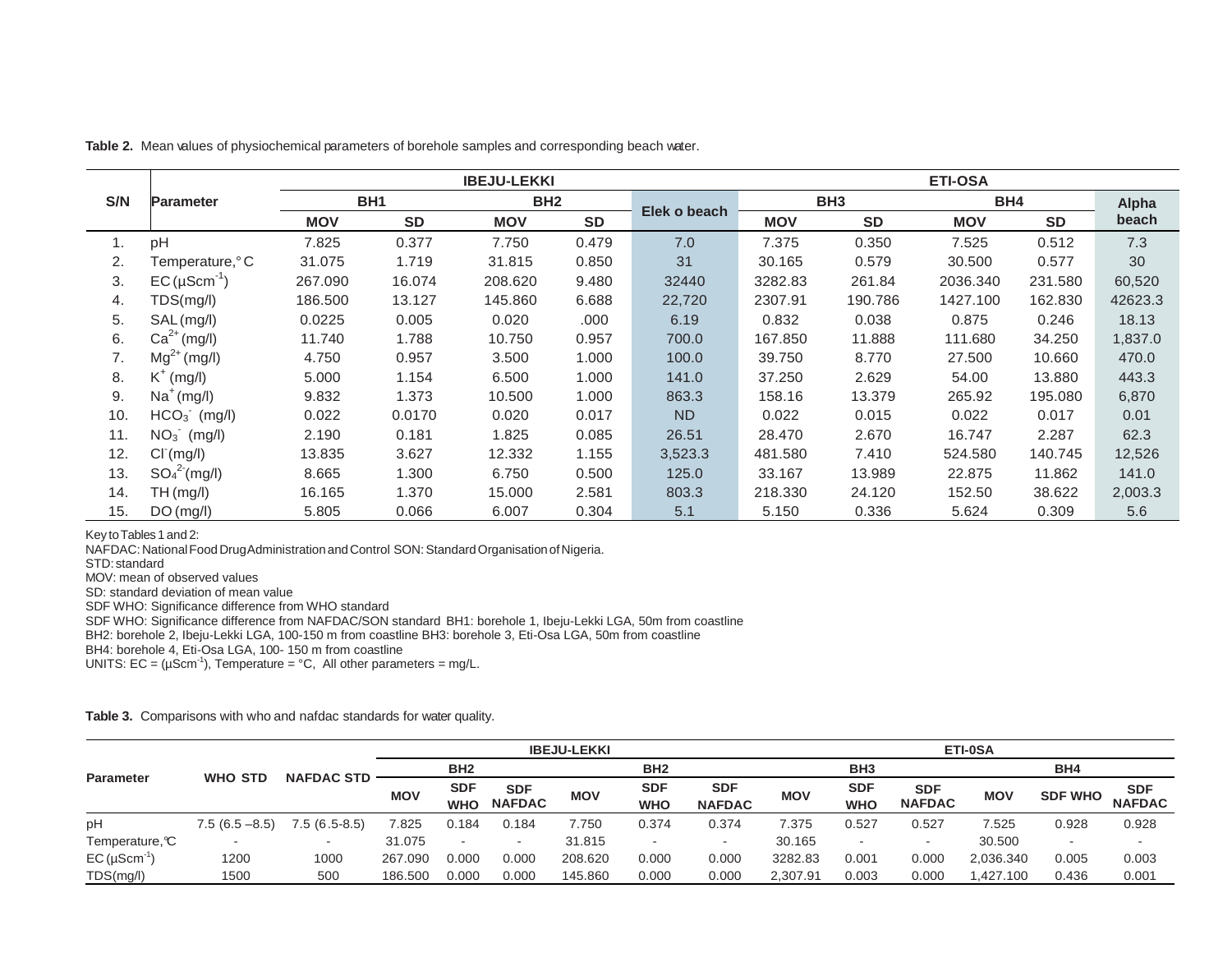|  |  | <b>Table 3. Contd.</b> |
|--|--|------------------------|
|--|--|------------------------|

| SAL (mg/l)       | $\overline{\phantom{a}}$ | $\overline{\phantom{0}}$ | 0.0225 | -                        | $\overline{\phantom{a}}$ | 0.020  | $\overline{\phantom{a}}$ | $\overline{\phantom{0}}$ | 0.832   | $\overline{\phantom{0}}$ | -                        | 0.875   |        |        |
|------------------|--------------------------|--------------------------|--------|--------------------------|--------------------------|--------|--------------------------|--------------------------|---------|--------------------------|--------------------------|---------|--------|--------|
| $Ca2+ (mg/l)$    | ۰                        | 75                       | 11.740 | ۰.                       | 0.000                    | 10.750 | $\sim$                   | 0.000                    | 167.850 | $\sim$                   | 0.001                    | 111.680 | $\sim$ | 0.122  |
| $Mg^{2+} (mg/l)$ | 20                       | 20                       | 4.750  | 0.000                    | 0.000                    | 3.500  | 0.000                    | 0.000                    | 39.750  | 0.200                    | 0.200                    | 27.500  | 0.254  | 0.245  |
| $K^+$ (mg/l)     | $\overline{\phantom{a}}$ | 10                       | 5.000  | $\sim$                   | 0.003                    | 6.500  | $\sim$                   | 0.006                    | 37.250  | $\sim$                   | 0.000                    | 54.00   |        | 0.088  |
| $Na+(mq/l)$      | 200                      | $\overline{\phantom{a}}$ | 9.832  | 0.000                    | $\sim$                   | 10.500 | 0.000                    | $\sim$                   | 158.16  | 0.009                    | $\overline{\phantom{0}}$ | 265.92  | 0.548  | $\sim$ |
| $HCO3$ (mg/l)    | $\sim$                   | $\sim$                   | 0.022  | $\overline{\phantom{a}}$ | ۰                        | 0.020  | ٠                        | $\sim$                   | 0.022   | $\sim$                   |                          | 0.022   |        |        |
| $NO3$ (mg/l)     | 10                       | 10                       | 2.190  | 0.000                    | 0.000                    | 1.825  | 0.000                    | 0.000                    | 28.470  | 0.001                    | 0.001                    | 16.747  | 0.010  | 0.010  |
| CI(mg/l)         | 250                      | 100                      | 13.835 | 0.000                    | 0.000                    | 12.332 | 0.000                    | 0.000                    | 481.580 | 0.000                    | .000                     | 524.580 | 0.030  | 0.009  |
| $SO_4^2$ (mg/l)  | 500                      | 100                      | 8.665  | 0.000                    | 0.002                    | 6.750  | 0.000                    | 0.001                    | 33.167  | 0.000                    | .000                     | 22.875  | .000   | .000   |
| TH (mg/l)        | 500                      | 100                      | 16.165 | 0.000                    | 0.000                    | 15.000 | 0.000                    | 0.000                    | 218,330 | 0.000                    | 0.002                    | 152.50  | .000   | 0.073  |
| $DO$ (mg/l)      | $\overline{\phantom{a}}$ | $\overline{\phantom{a}}$ | 5.805  |                          | $\sim$                   | 6.007  | $\overline{\phantom{0}}$ | $\overline{\phantom{0}}$ | 5.150   | $\sim$                   |                          | 5.624   |        |        |

interrelationships exists between the parameters which mirror the groundwater condition in the area. In BH1, pH has very high correlation with HCO<sub>3</sub> (r = 0.969, p = 0.031). pH indicates the strength of the water reacting as an acid or base, a very strong correlation with  $HCO_3$  supports the dissolution of CO into carbonic acid characteristic of weathering process involving a calcite substrata. EC has a very high positive correlation with Ca<sup>2+</sup>, Mg<sup>2+</sup> and SO<sub>4</sub><sup>2</sup> at r values greater than 0.9, p< 0.05. TDS has a very high positive correlations with  $Mg^{2+}$  (r = 0.968, p = 0.032). This implies that EC and TDS are controlled by these ions in a linear relationship.  $Mg^{2+}$  has a very high positive correlations with  $NO_3^2$  (r = 0.960, p = 0.04), whereas TH have a very high positive correlation with Na+ ( $r = 0.961$ ,  $p = 0.039$ ) and Cl<sup>-</sup>  $(r = 0.988, p = 0.12).$ 

In BH2, pH has very high correlation with EC, TDS, NO<sub>3</sub>, CI and TH at values of r ≥9.0, p < 0.05. EC has very high correlations with  $NO_3^-$  and TH at values of  $r = 0.99$ ,  $p = 0.001$ . TDS have very high correlations with  $HCO_3$ <sup> $\cdot$ </sup> (r = 0.971, p = 0. 021),  $\overline{NO_3}$  (r = 1.000, p = 0.000) and TH (r = 0.998, 0.002). This implies that EC and TDS are controlled by these ions.  $K^+$  has very high positive

correlation with  $Na<sup>+</sup>$  (r = 1.000, p = 0.000) and Cl  $(r = 0.962, p = 0.38)$ . Na<sup>+</sup> has very high positive correlation with CI ( $r = 0.962$ ,  $p = 0.38$ ). HCO<sub>3</sub> have very high positive correlations with  $NO<sub>3</sub>$  of  $(r= 0.979, p = 0.029)$  and high positive correlation with TH ( $r = 0.983$ ,  $p = 0.017$ ).

#### **Eti-OsaLGA**

In BH3, EC has a high positive correlation with NO<sub>3</sub> (r = 0.988, p = 0.012), Cl (r = 0.970, p = 0.030). TDS has a high positive correlation with NO<sub>3</sub> (r = 0.990, p = 0.010), Cl (r = 0.971, p = 0.029) and Mg<sup>2+</sup> (r = 0.966, p = 0.034). This implies that  $NO_3$  and Cl are the controlling factors of the concentration of EC and TDS.  $Ca<sup>2+</sup>$ as well has a high positive correlation with Na<sup>+</sup> (r  $= 0.994$ ,  $p = 0.006$ ), NO<sub>3</sub> (r  $= 0.979$ ,  $p = 0.021$ ), and Cl  $(r = 0.971, p = 0.029)$ . Na<sup>+</sup> has a high positive correlation with  $NO_3^2$  (r = 0.961, p = 0.039), and Cl (r = 0.984, p = 0.016). NO<sub>3</sub> has a high positive correlation with Cl ( $r = 0.995$ ,  $p =$ 0.005) and TH ( $r = 0.952$ ,  $p = 0.048$ ). The strong correlations with the major sea water ions with  $NO<sub>3</sub>$  and it suggests impact of contamination from

sewage waste and other anthropogenic activities, not neglecting the influence of seawater intrusion into the aquifer. This assertion holds frail as wells built in areas proximate to the coast are often times not built very deep far below the direct impact of sewage pits.

In BH4, salinity has a very high positive correlation with Na+ ( $r = 0.99$ ,  $p = 0.02$ ) and has a very high negative correlation with DO  $(r = -$ 0.966,  $\bar{p}$  = 0.034). Also K<sup>+</sup> has a very high positive correlation with  $\text{CI}^{-}$  and  $\text{SO}_4{}^{2}$  at r values > 0.9 and p values < 0.05, but has a high negative correlation with  $HCO<sub>3</sub>$  (r = - 0.998, p = 0.02) and DO ( $r = -0.993$ ,  $p = 0.07$ ). Cl as well have a high positive correlation with  $SO_4^2$  (r = 1.000. p = 0.00). These correlations support the case for saltwater intrusion in the sample point, as salinity is influenced in a linear relationship by sodium ions concentration. This as well is the case between K+, CI and  $SO_4^2$ . It can also be deduced that these parameters originate from a common source (Al-Khatib and Al-Najar, 2011). On the other hand,  $HCO<sub>3</sub>$  has high negative correlations with CI and  $SO_4^{2}$ , similarly, it can be deduced that HCO<sub>3</sub> is not of same source as Cl and SO<sub>4</sub><sup>2</sup>. Figure 1 is a clustered column plot of mean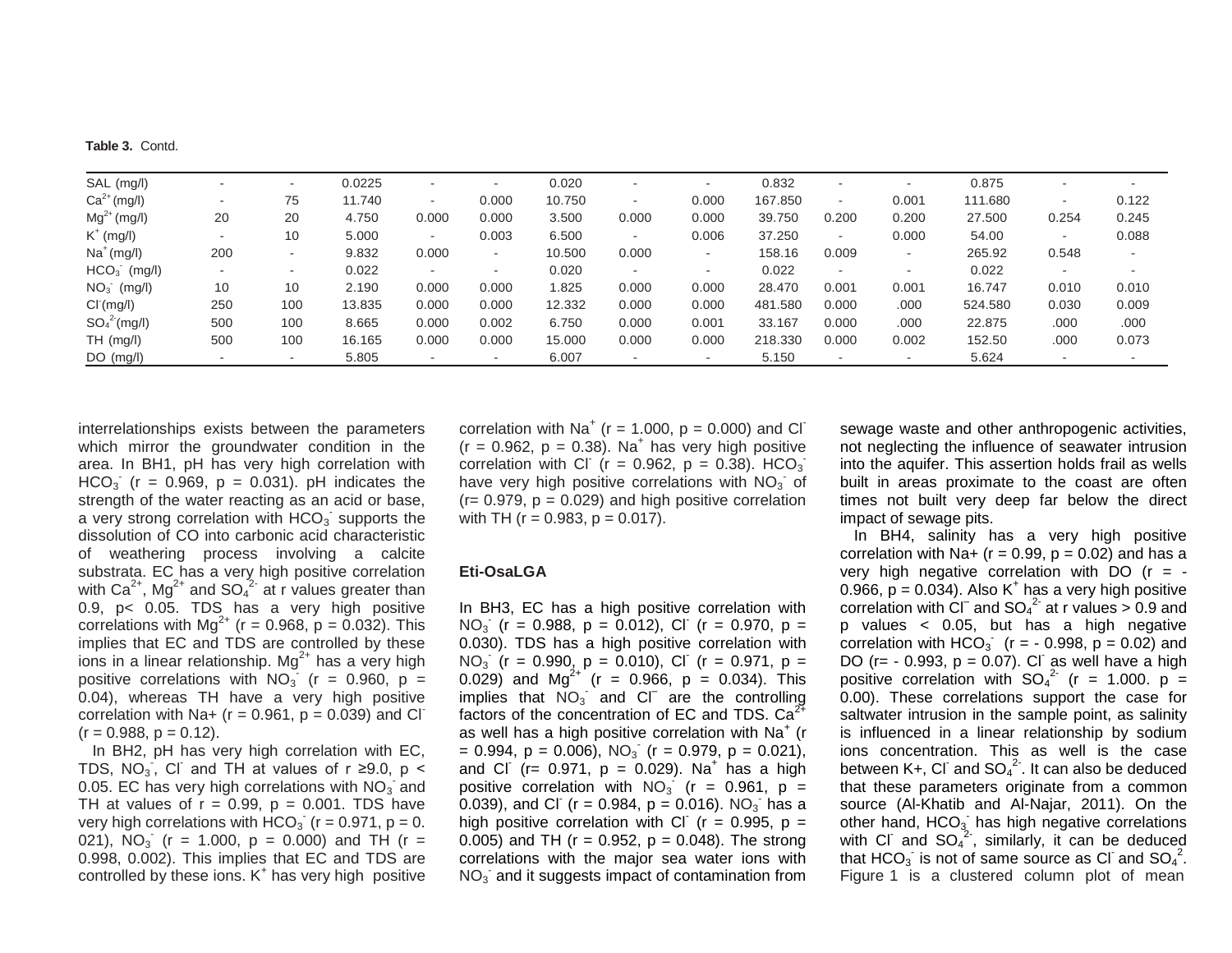

**Figure 1.** mean values of weekly physiochemical measurements of boreholes in both Ibeju-Lekki (UNEP/ROLAC (2012; Jideonwo,

Interrelationships exists between the parameters which mirror the groundwater condition in the area. In BH1, pH has very high correlation with HCO3- ( $r = 0.969$ ,  $p =$ 0.031). pH indicates the strength of the water reacting as an acid or base, a very strong correlation with HCO3 supports the dissolution of CO into carbonic acid characteristic of weathering process involving a calcite substrata. EC has a very high positive correlation with Ca2+, Mg2+ and SO42- at r values greater than 0.9, p< 0.05. TDS has a very high positive correlations with Mg2+  $(r = 0.968, p = 0.032)$ . This implies that EC and TDS are controlled by these ions in a linear relationship. Mg2+ has a very high positive correlations with NO3-  $(r = 0.960, p =$ 0.04), whereas TH have a very high positive correlation with Na+ (r = 0.961,  $p = 0.039$ ) and Cl- (r = 0.988,  $p =$ 0.12).

In BH2, pH has very high correlation with EC, TDS, NO3-, CI- and TH at values of  $r \ge 9.0$ ,  $p < 0.05$ . EC has very high correlations with NO3- and TH at values of  $r =$ 0.99,  $p = 0.001$ . TDS have very high correlations with HCO3- (r = 0.971, p = 0. 021), NO3- (r = 1.000, p = 0.000) and TH ( $r = 0.998$ , 0.002). This implies that EC and TDS are controlled by these ions. K+ has very high positive correlation with Na+  $(r = 1.000, p = 0.000)$  and Cl- ( $r = 0.962$ ,  $p = 0.38$ ). Na+ has very high positive correlation with Cl-  $(r = 0.962, p = 0.38)$ . HCO3- have very high positive correlations with NO3- of ( $r = 0.979$ ,  $p =$ 0.029) and high positive correlation with TH ( $r = 0.983$ , p  $= 0.017$ ).

#### **Eti-Osa LGA**

In BH3, EC has a high positive correlation with  $NO3-$  (r = 0.988,  $p = 0.012$ ), Cl- (r = 0.970,  $p = 0.030$ ). TDS has a high positive correlation with NO3- ( $r = 0.990$ ,  $p = 0.010$ ), Cl- (r = 0.971,  $p = 0.029$ ) and Mg2+ (r = 0.966,  $p =$ 0.034). This implies that NO3- and Cl– are the controlling factors of the concentration of EC and TDS. Ca2+ as well has a high positive correlation with Na+ ( $r = 0.994$ ,  $p =$ 0.006), NO3- ( $r = 0.979$ ,  $p = 0.021$ ), and Cl- ( $r = 0.971$ ,  $p =$ 0.029). Na+ has a high positive correlation with  $NO3-$  (r = 0.961,  $p = 0.039$ , and Cl- (r = 0.984,  $p = 0.016$ ). NO3has a high positive correlation with CI-  $(r = 0.995, p =$ 0.005) and TH ( $r = 0.952$ ,  $p = 0.048$ ). The strong correlations with the major sea water ions with NO3- and it suggests impact of contamination from sewage waste and other anthropogenic activities, not neglecting the influence of seawater intrusion into the aquifer. This assertion holds frail as wells built in areas proximate to the coast are often times not built very deep far below the direct impact of sewage pits.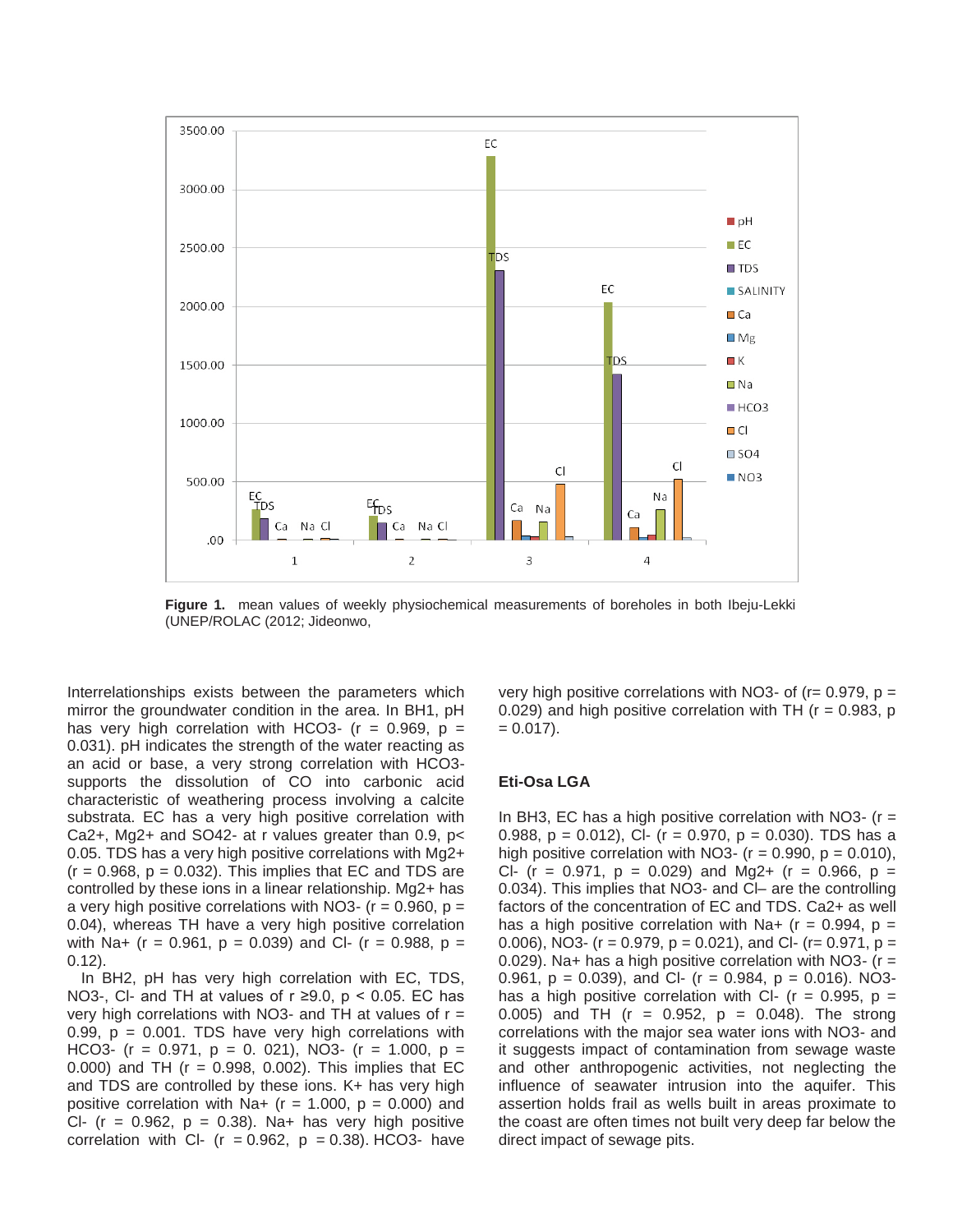

**Figure 2.**Hydrochemicalfacies of groundwater in Eti-Osa and Ibeju-Lekki LGA.

In BH4, salinity has a very high positive correlation with Na+ ( $r = 0.99$ ,  $p = 0.02$ ) and has a very high negative correlation with DO ( $r = -0.966$ ,  $p = 0.034$ ). Also K+ has a very high positive correlation with Cl– and SO42- at r values  $> 0.9$  and p values  $< 0.05$ , but has a high negative correlation with HCO3-  $(r = -0.998, p = 0.02)$  and DO  $(r =$  $-$  0.993,  $p = 0.07$ ). Cl- as well have a high positive correlation with SO42-  $(r = 1.000, p = 0.00)$ . These correlations support the case for saltwater intrusion in the sample point, as salinity is influenced in a linear relationship by sodium ions concentration. This as well is the case between K+, Cl- and SO42-. It can also be deduced that these parameters originate from a common source (Al-Khatib and Al-Najar, 2011). On the other hand,

HCO3- has high negative correlations with Cl- and SO42, similarly, it can be deduced that HCO3- is not of same source as CI- and SO42-. Figure 1 is a clustered column plot of mean values of water characteristics for the four boreholes under investigation.

#### **Groundwater classification by piper diagram**

To follow on the likely conformational changes to the aquifer water that due to saltwater intrusion a plot of chemical data on diamond shaped trilinear diagram (Figure 2) reveals groundwater hydrochemicalfacies classification of BH1 and BH2 from Ibeju-Lekki, which fall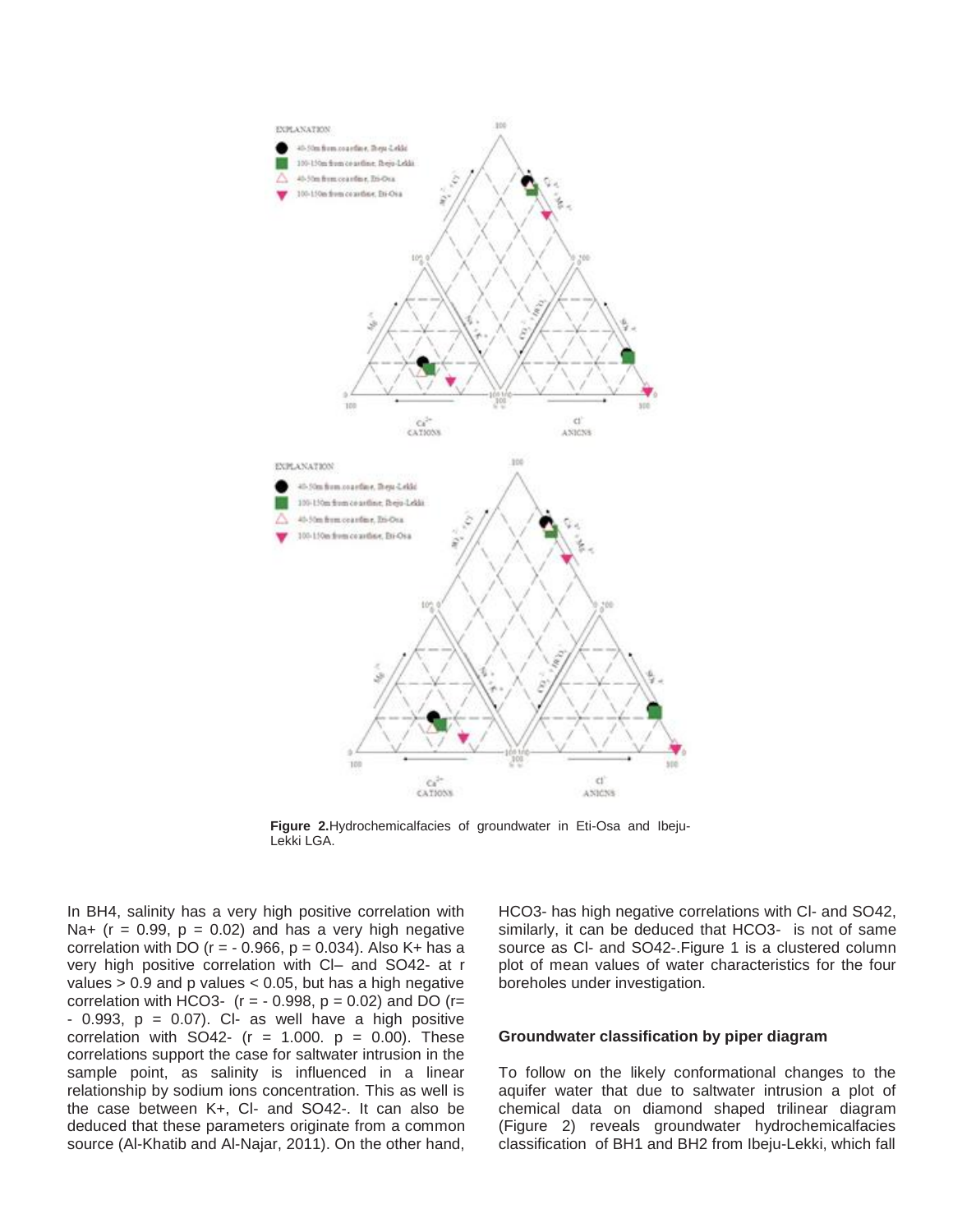

**Figure 3.** Hydrochemical characteristics in proportion to TDS in Eti-Osa and Ibeju-Lekki LGAs.

in the fields of Ca-Mg-Cl-SO4 and thus characterized as Ca- SO4 waters - typical of gypsum ground waters and mine drainage water type. In Eti-Osa LGA the borehole proximate to the coastline that is, BH3 which is about 50 m to the coastline was found to be of Ca- SO4 water type. It is important to note that it is often times difficult to identify the hydrogeochemical facie of shallow groundwater due to excess infiltration from secondary recharge from irrigation water (Dano, 2010) or precipitation as well as influxes from anthropogenic activities.

However, BH4 in Eti-Osa was found to have Na-Cl water type, characterized by high EC, TDS and salinity, and has been in used for over a year; however the borehole is located 100-150 m from the coastline. This suggests that the continuous exploitation of groundwater has led to saltwater intrusion (Kura et al., 2013). Figure 3 shows the water quality situation or changes in Eti-Osa is characterised by TDS, this depicts influence from a source of dissolvable solids.

#### **Conclusion**

Groundwater sample from coastal environments with varying tendencies to climate change hazards were studied, Eti-Osa and Ibeju-LekkiLocal Government coastal communities with different patterns in land usage, population densities and industrial activities having groundwater which are influenced differently by nearby coast were focused. Water samples from two beaches in each Local Government were analysed for physiochemical parameters (pH, Temperature, EC, TDS, Salinity, Ca2+, Mg2+, K+, Na+, HCO3- , NO3-, Cl-, SO42-, TH, DO). The results were used in assessing water quality and the effects of seawater intrusion on groundwater which was analyzed.

Considering hydrochemical changes in groundwater chemistry, Eti-Osa aquifers were compared to Ibeju-Lekki with less pumping pressure. Thus, saltwater intrusion into the aquifer was established in Eti-osa, making water samples from Eti-Osa to be of low quality, as it failed to meet requirements of potable water quality set by WHO and NAFDAC. However water samples from Ibeju-Lekki met all requirements for portable water quality set by WHO and NAFDAC. The groundwaters were characterised using piper diagram. Ibeju-Lekki water samples showed hydrochemicalfacies of Ca-SO4 water type showing early signs of oncoming intrusion, whereas Eti-Osa aquifers showed  $Ca-SO<sub>4</sub>$  and Na-CI water type, which confirmed salt water intrusion in the area.

#### **RECOMMENDATIONS**

Considering the findings from this research it is recommended as follows:

(1) Establishment of an environmental risk assessment network which would initiate a hydrogeological monitoring and management plan to address seawater intrusion issues in Lagos state.

(2) Encouragement of sustainability practices through awareness creation and public environmental health and resource management education is highly recommended.

#### **CONFLICT OF INTERESTS**

The authors have not declared any conflict of interests.